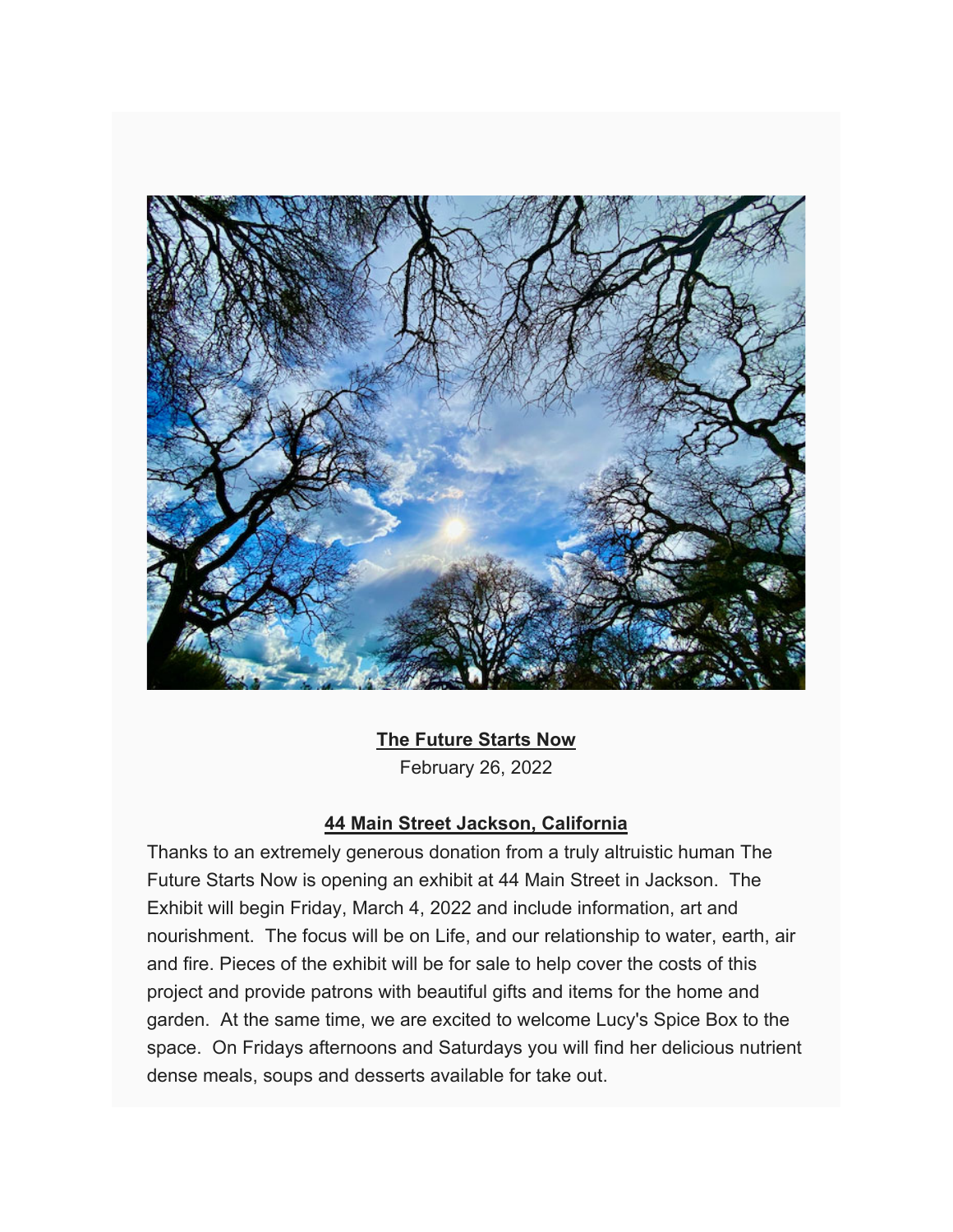At first, the exhibit will be open on Fridays, Saturdays and Sundays from 10 am to 4 pm, beginning March 4. The Grand Opening will be announced further into this very early spring.

### **Your Input Please!**

A timeline of pivotal events in history/prehistory will be one of the aspects of the exhibit. For this timeline we are gathering input from as many sources as possible. Please be one of those sources by taking 2 to 5 minutes right now or at your earliest convenience and replying to this email with a short list of pivotal events that comes to your mind. There are no wrong answers and we will not share your lists with anyone or publish your name. Again, we are looking for what comes to your mind very quickly, not links to internet sites or what your research produces. Please take a few minutes to participate, your input is valuable and requested.

### *Information and Technology*

I'm sending this message from The Future Starts Now via my personal email this week. Why? Because it has come to my attention that emails from thefuturestartsnowinc@gmail.com are going to many recipients spam folders. This is not surprising or necessarily unwanted activity by the technologists but it is interesting that it is happening even for those individuals who consistently open these emails.

Therefore, I am sending from palomapollinators@fastmail.es to let you know that if you haven't gotten an email from me since November and were wondering where I went, the emails of the last several months are probably in your spam folder.

I will also share that we have received some information on East Bay Municipal Utility District's (EBMUD) "weather modification" program through information requests. In brief, it appears that EBMUD is contracting with PG&E to augment their cloud seeding program in our region. More on this later, but I mention it now because in order to access this information we were required to set up a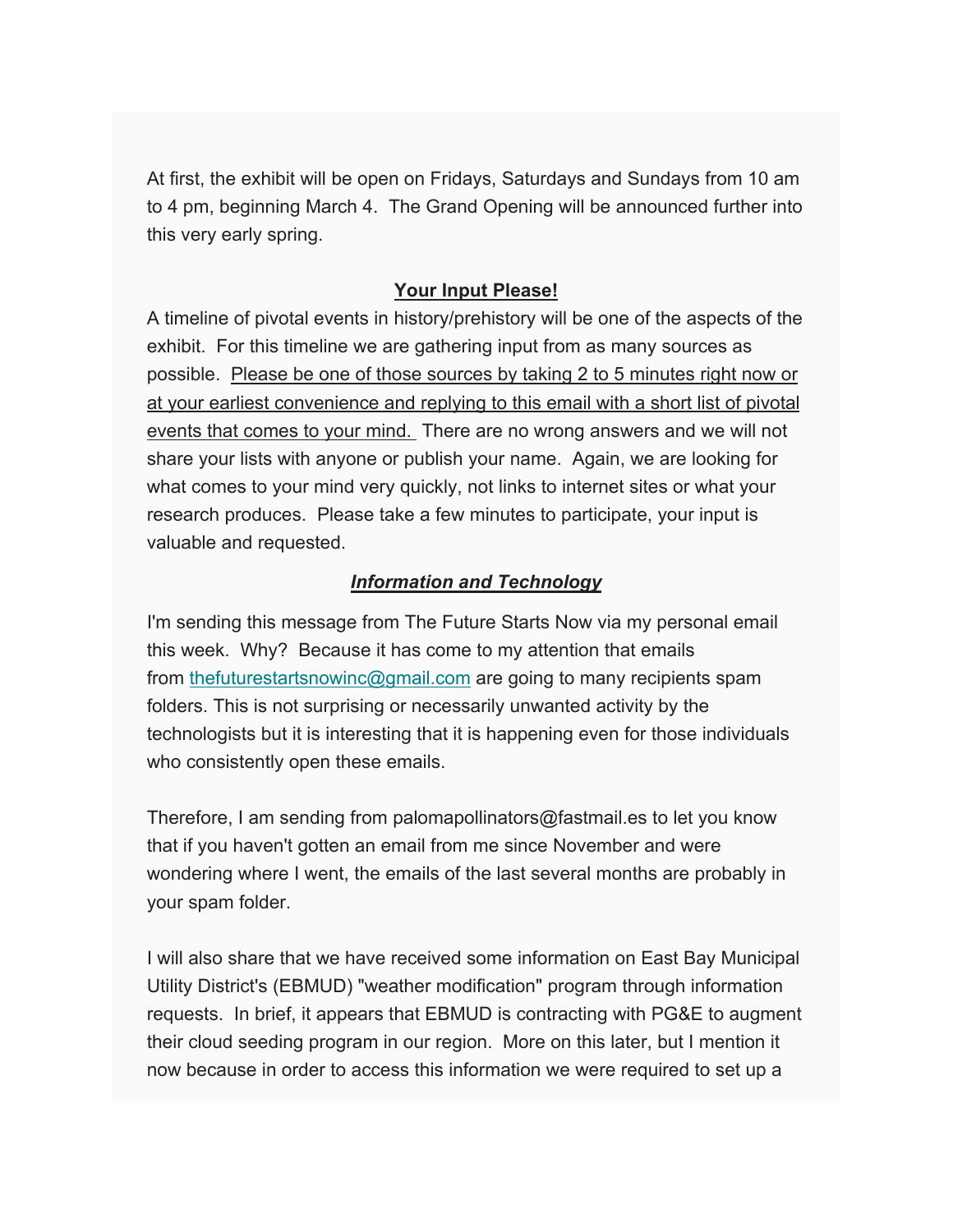Microsoft account. The emails from that account kept going to the gmail spam folder even after they were marked "not spam" and removed from the spam folder over a dozen times.

Among the questions that this brought up are:

"Are these spam folders really helping or are they curtailing the information we receive in ways that we have little to no control over?"

"What is the impact of spam folders especially as they pertain to public officials/regulators? Are messages with encouragement, complaints, questions and/or concerns being thrown into spam by algorithms and rules set up in the halls of technological power with zero oversight?"

Finally, please, if you want to receive these emails, you may have to dig them out of your spam folders/mark thefuturestartsnowinc@gmail.com as a trusted sender in your email settings. If you don't want to receive these emails then please unsubscribe by clicking here: unsubscribe from this list.

## *Thank You!*

# **Motherlode Community Forum - March 9, 2022**

Please join us Wednesday, March 9, 2022, 6 pm at the Amador City Community Hall for a brief presentation on minerals in our soils and foods (spurned by the composting discussion last month) followed by a whole group brainstorming session.

The delicious nutrient rich meals of Lucy's Spice Box will be available for a \$10 donation. There is also a cost for the hall rental and preparation so if you aren't a patreon of The Future Starts Now, we will also be asking for \$7 per adult to help cover the costs. Hope to see you there on Wednesday the 9th of March.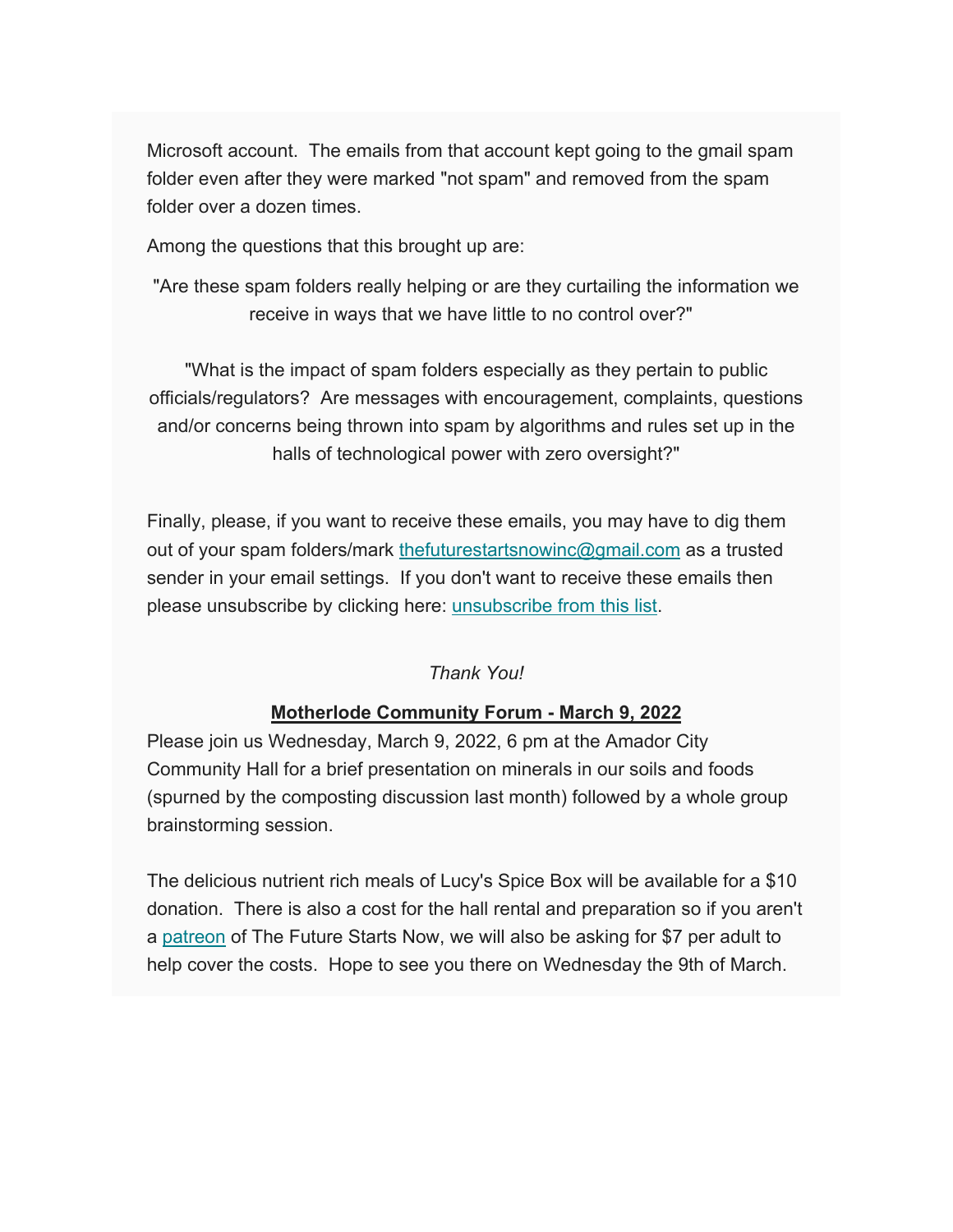

### Beavers, our Past and Future Partners in Fire Resilient Landscaping

These warm winter days have kept my hands busy in the soil and forest, reducing the amount of time I would ordinarily spend on research. However, this week I did take time to follow the sandhill cranes north and join over fifty people to attend the Scott River Watershed Information Forum in Siskiyou County, California. Over the course of three days this event featured a wealth of information, ranging from site visits of mine tailings restoration projects and shaded fuel breaks, to presentations in the historic, and comfortable, Etna Theater.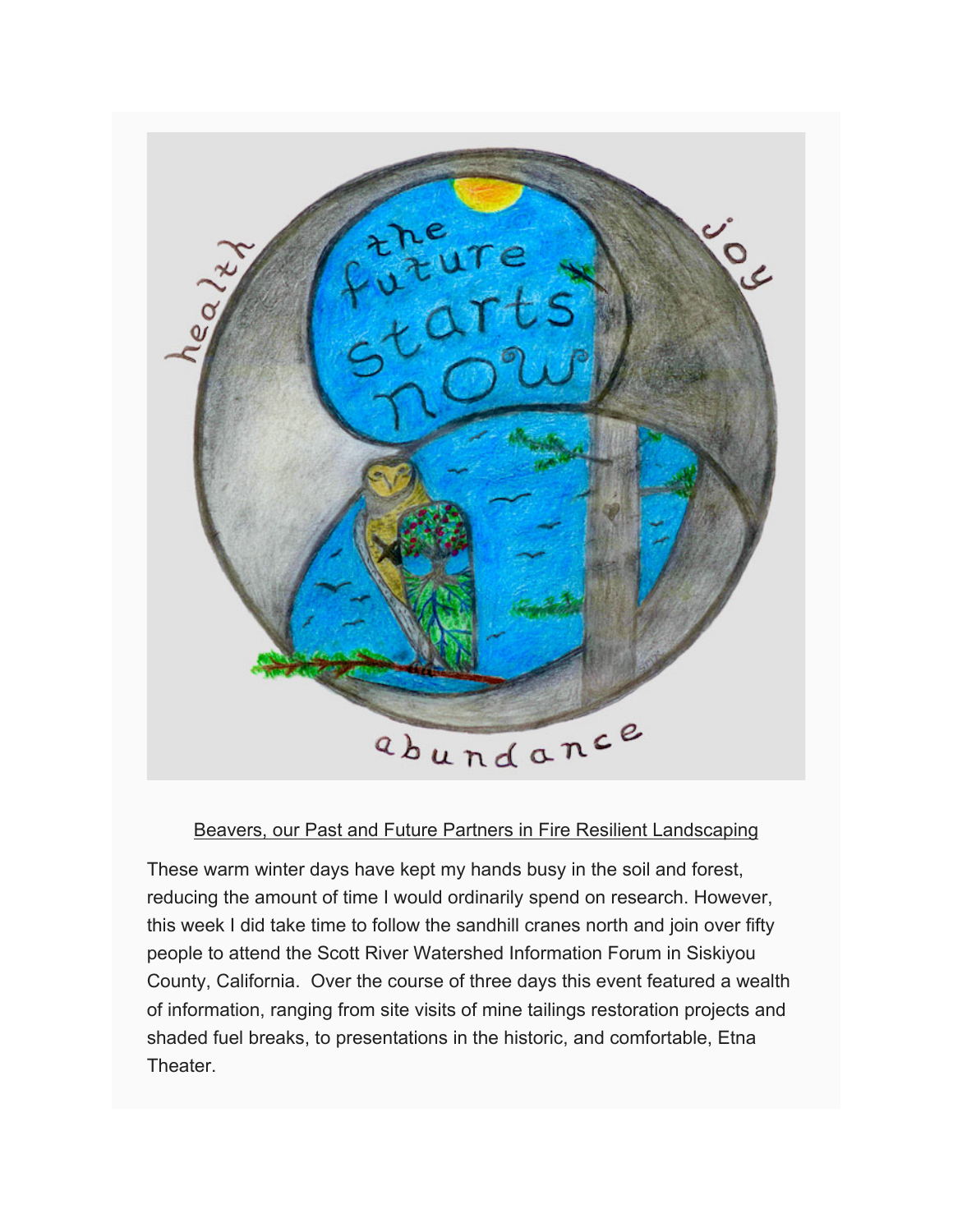I was particularly struck by one talk "Smokey the Beaver" by Dr. Emily Fairfax of CSU Channel Islands. Emily opened with the premise, "The Western United States used to have much more wetland area than it does today… but as it stands, beavers can create and maintain wetland habitat that persists through flood, drought and fire."

As Emily notes, modern wetlands are a tiny fraction of what they once were. The US Geological Survey (USGS) points out that a staggering 91% of the wetlands that existed in California prior to the 1856 have been dried out and converted to other uses. So, it is no surprise that beavers, the builders of California wetlands who could once be found in nearly every stream, are now a rare sight. Emily's work focuses on the 9% of wetlands that remain.

In 2020 Emily and her colleague Andrew Whittle published the study "Smokey" the Beaver: beaver-dammed riparian corridors stay green during wildfire throughout the western United States." They analyzed the impact of large wildfires in 5 western states on streams dammed by beaver in comparison to riparian areas uninhabited by beavers and concluded that "beaver damming plays a significant role in protecting riparian vegetation during wildfires, across all landscapes." Their study also found that beaver complexes play an important role in providing a refuge for all types of wildlife during a fire. After all, it's not only humans who need wildfire evacuation centers.

In the last decade we have seen the typical wildfire grow from tens of thousands of acres to hundreds of thousands of acres. Roads and rivers no longer halt the spread of today's fires. This study provides clear evidence that beaver activity slows down water in rivers and streams, spreading it out and storing it in the landscape, which significantly reduces the spread of wildfire.

Dr. Fairfax concludes, "perhaps instead of relying solely on human engineering and management to create and maintain fire-resistant landscape patches, we could benefit from the beavers' ecosystem engineering to achieve the same goals at a lower cost." In the Scott River watershed, northwest of Mt. Shasta, a committed, and growing, group of people from all walks of life are doing just that. They are working to make the eco-system more friendly to the hardworking, water-loving beaver. In turn, increased beaver activity is creating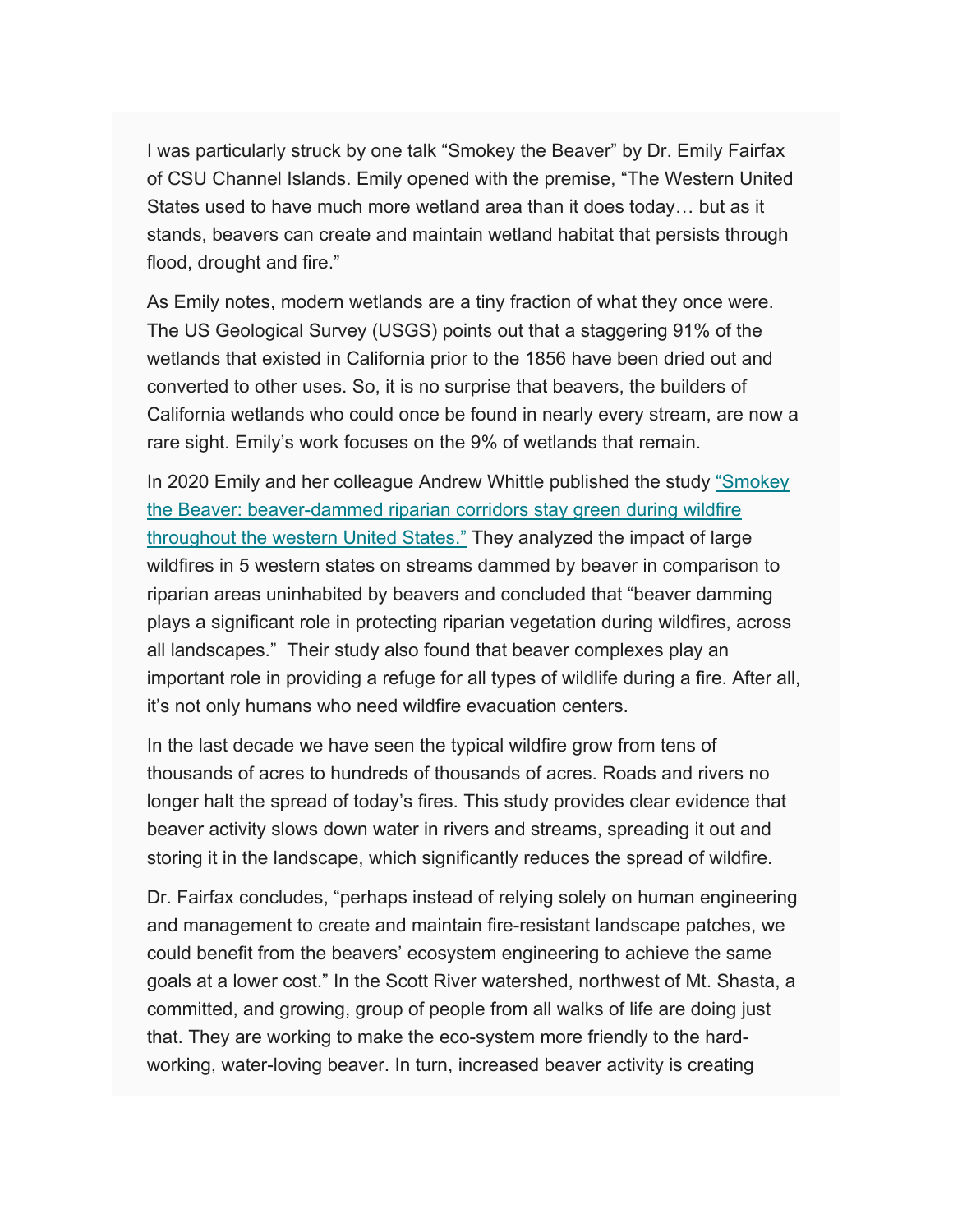spawning habitat for salmon, keeping creeks flowing longer into the dry season and protecting homes and ecosystems from wildfire.

Here in the central Sierra, let's take a cue from our northern neighbors and start working alongside the beavers and other living creatures in our ecosystem to develop a moist, fire-resilient future. The Future Starts Now.

You can read Dr. Fairfax's paper entire here: https://esajournals.onlinelibrary.wiley.com/doi/10.1002/eap.2225

To view beaver life in a Colorado stream through one of Emily's cameras, visit bit.ly/FireBeavers



The Future Starts Now is dedicated to educating on and ultimately improving the stewardship of our California home. We welcome your tax deductible donation to continue the ceaseless quest towards a healthy, joyful and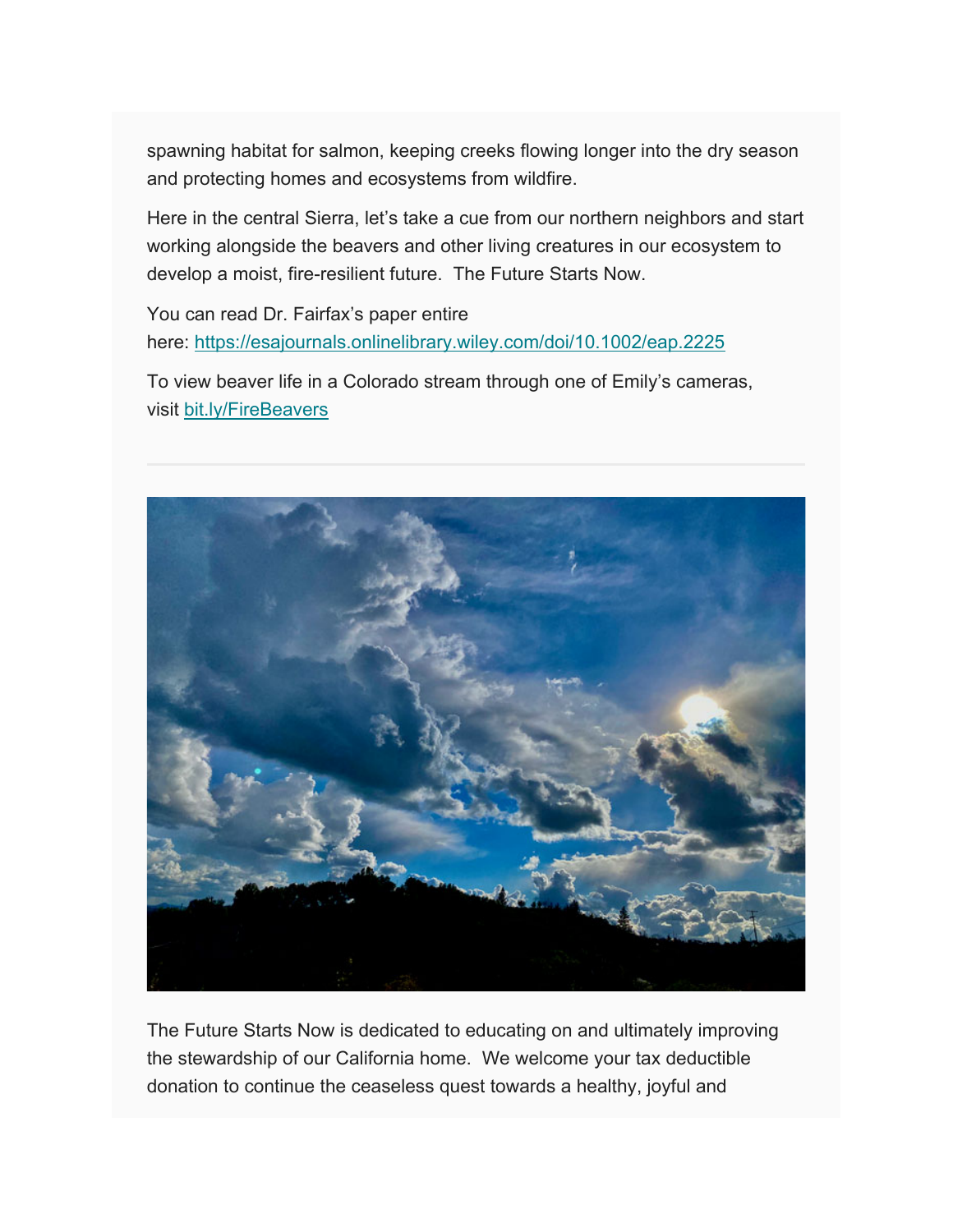abundant future. Thank you for your consideration.

Contribute at: https://www.patreon.com/thefuturestartsnow

paypal.me/thefuturestartsnow





*Copyright © 2022 The Future Starts Now, Inc.* contact: Sean Michael Kriletich thefuturestartsnowinc@gmail.com **sign up and contribute at:**  https://www.patreon.com/thefuturestartsnow paypal.me/thefuturestartsnow

Want to change how you receive these emails?